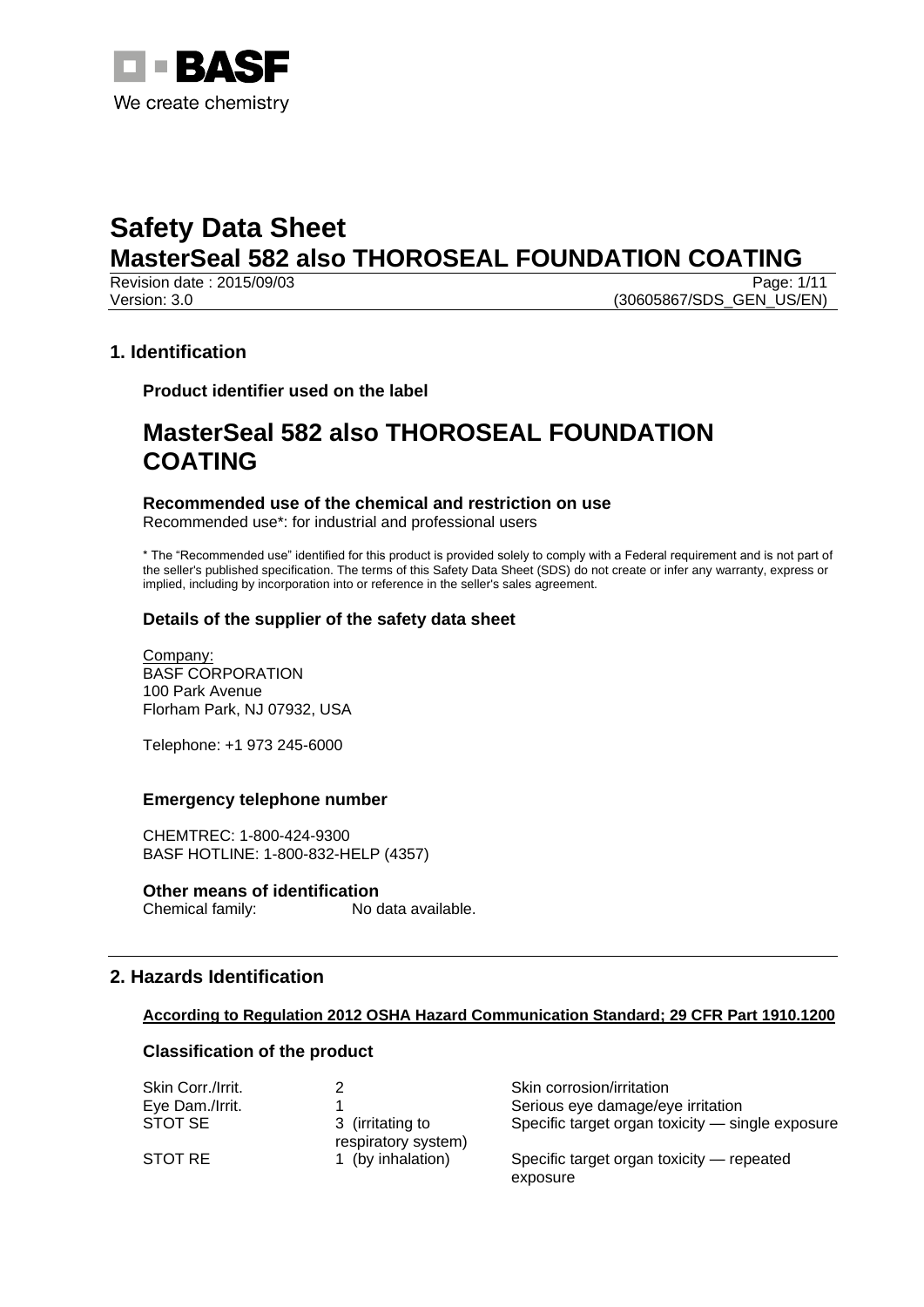Revision date : 2015/09/03

Version: 3.0 (30605867/SDS\_GEN\_US/EN)

#### **Label elements**



Signal Word: Danger

| Hazard Statement:<br>H318<br>H315<br>H335<br>H372 | Causes serious eye damage.<br>Causes skin irritation.<br>May cause respiratory irritation.<br>Causes damage to organs (Lung) through prolonged or repeated<br>exposure (inhalation). |
|---------------------------------------------------|--------------------------------------------------------------------------------------------------------------------------------------------------------------------------------------|
| <b>Precautionary Statements (Prevention):</b>     |                                                                                                                                                                                      |
| P280                                              | Wear protective gloves and eye/face protection.                                                                                                                                      |
| P271                                              | Use only outdoors or in a well-ventilated area.                                                                                                                                      |
| P260                                              | Do not breathe dust/gas/mist/vapours.                                                                                                                                                |
| P270                                              | Do not eat, drink or smoke when using this product.                                                                                                                                  |
| P264                                              | Wash with plenty of water and soap thoroughly after handling.                                                                                                                        |
| Precautionary Statements (Response):              |                                                                                                                                                                                      |
| P305 + P351 + P338                                | IF IN EYES: Rinse cautiously with water for several minutes. Remove<br>contact lenses, if present and easy to do. Continue rinsing.                                                  |
| P310                                              | Immediately call a POISON CENTER or doctor/physician.                                                                                                                                |
| P304 + P340                                       | IF INHALED: Remove person to fresh air and keep comfortable for<br>breathing.                                                                                                        |
| P303 + P352                                       | IF ON SKIN (or hair): Wash with plenty of soap and water.                                                                                                                            |
| P362 + P364                                       | Take off contaminated clothing and wash before reuse.                                                                                                                                |
| Precautionary Statements (Storage):               |                                                                                                                                                                                      |
| P403 + P233<br>P405                               | Store in a well-ventilated place. Keep container tightly closed.<br>Store locked up.                                                                                                 |
| Precautionary Statements (Disposal):              |                                                                                                                                                                                      |
| P501                                              | Dispose of contents/container to hazardous or special waste collection<br>point.                                                                                                     |
|                                                   |                                                                                                                                                                                      |

# **Hazards not otherwise classified**

If applicable information is provided in this section on other hazards which do not result in classification but which may contribute to the overall hazards of the substance or mixture.

Labeling of special preparations (GHS):

In combination with water, repeated or prolonged dermal exposure can cause moderate to severe alkali burns.

# **3. Composition / Information on Ingredients**

**According to Regulation 2012 OSHA Hazard Communication Standard; 29 CFR Part 1910.1200**

| <b>CAS Number</b> | Weight %           | <b>Chemical name</b> |
|-------------------|--------------------|----------------------|
| 14808-60-7        | $>= 25.0 - 50.0\%$ | crystalline silica   |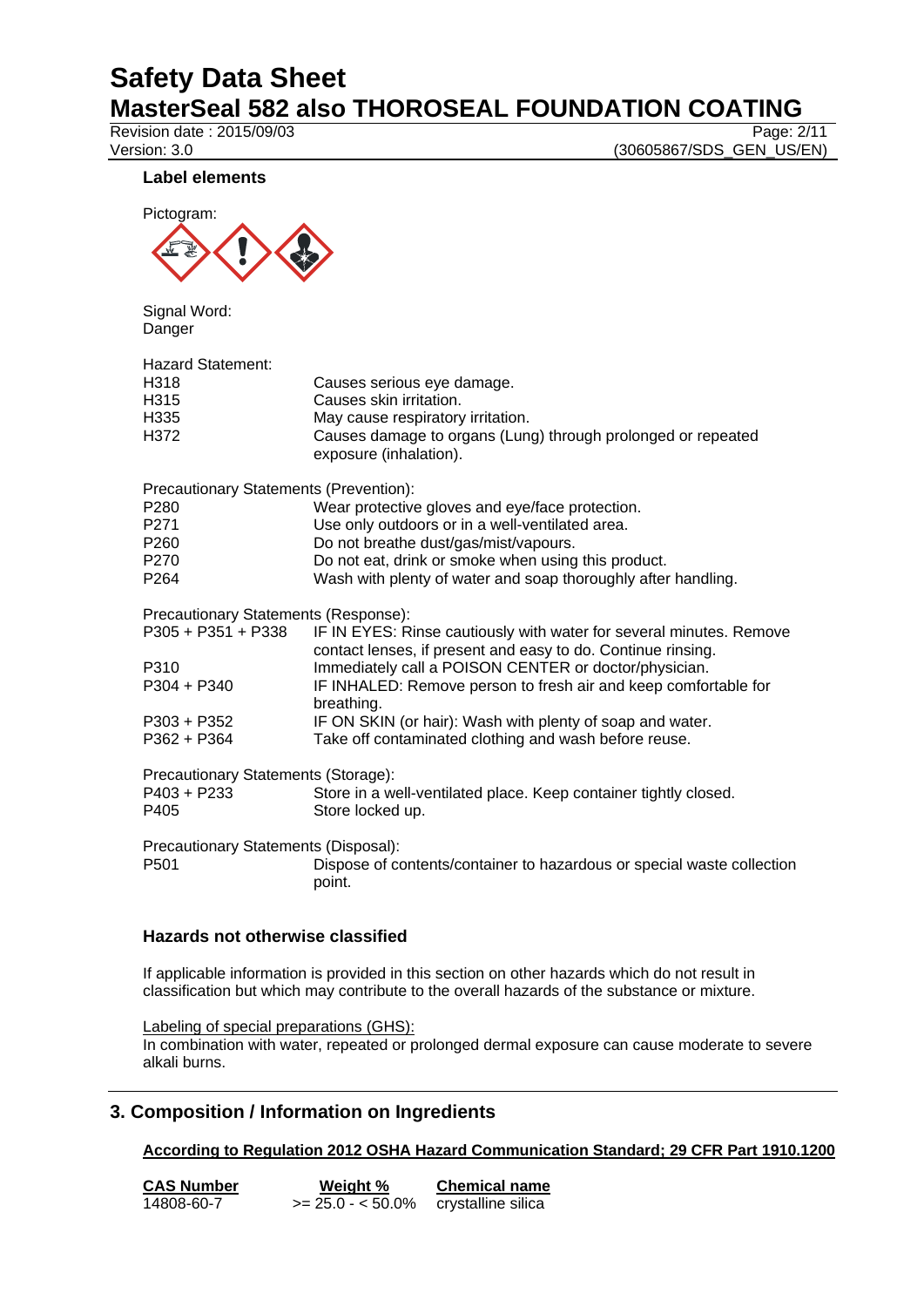Revision date : 2015/09/03 Page: 3/11

Version: 3.0 (30605867/SDS\_GEN\_US/EN)

| 65997-15-1 | $>= 25.0 - 50.0\%$ | Cement, portland, chemicals |
|------------|--------------------|-----------------------------|
| 1309-37-1  | $>= 1.0 - 5.0\%$   | Iron oxide                  |
| 1305-62-0  | $>= 1.0 - < 3.0\%$ | Calcium dihydroxide         |
| 1317-65-3  | $>= 1.0 - < 3.0\%$ | Limestone                   |
| 7778-18-9  | $>= 1.0 - < 3.0\%$ | Calcium sulphate            |
| 1309-48-4  | $>= 0.3 - < 3.0\%$ | magnesium oxide             |
| 1305-78-8  | $>= 0.3 - 3.0\%$   | calcium oxide               |
| 13397-24-5 | $>= 0.3 - 3.0\%$   | Gypsum (Ca(SO4).2H2O)       |
|            |                    |                             |

# **4. First-Aid Measures**

# **Description of first aid measures**

#### **General advice:**

First aid personnel should pay attention to their own safety. Remove contaminated clothing.

#### **If inhaled:**

After inhalation of dust. Keep patient calm, remove to fresh air. If difficulties occur: Obtain medical attention.

#### **If on skin:**

After contact with skin, wash immediately with plenty of water and soap. Under no circumstances should organic solvent be used. If irritation develops, seek medical attention.

#### **If in eyes:**

Wash affected eyes for at least 15 minutes under running water with eyelids held open, consult an eye specialist.

#### **If swallowed:**

Rinse mouth immediately and then drink plenty of water, seek medical attention. Do not induce vomiting unless told to by a poison control center or doctor.

# **Most important symptoms and effects, both acute and delayed**

Symptoms: The most important known symptoms and effects are described in the labelling (see section 2) and/or in section 11. Hazards: No applicable information available.

# **Indication of any immediate medical attention and special treatment needed**

Note to physician

Treatment: Treat according to symptoms (decontamination, vital functions), no known specific antidote.

# **5. Fire-Fighting Measures**

# **Extinguishing media**

Suitable extinguishing media: foam, water spray, dry powder, carbon dioxide

Unsuitable extinguishing media for safety reasons: water jet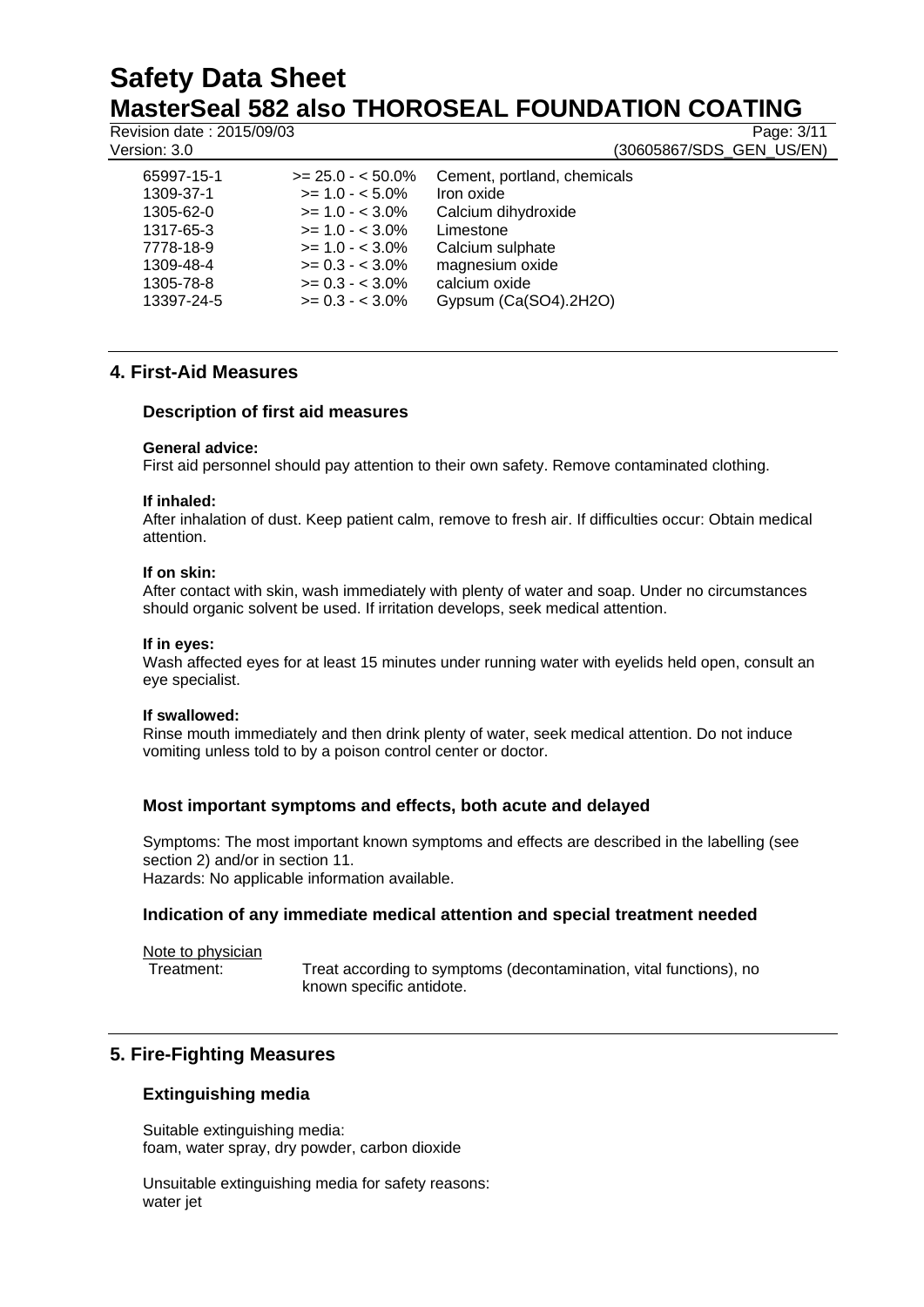Revision date : 2015/09/03 Page: 4/11<br>Version: 3.0 (30605867/SDS\_GEN\_US/EN)

(30605867/SDS\_GEN\_US/EN)

Additional information:

Product itself is non-combustible. Only the packaging materials can catch fire. The extinguishing agents normally used are sufficient.

# **Special hazards arising from the substance or mixture**

Hazards during fire-fighting: carbon monoxide, carbon dioxide, harmful vapours Evolution of fumes/fog. The substances/groups of substances mentioned can be released in case of fire. Product is not combustible or explosive.

#### **Advice for fire-fighters**

Protective equipment for fire-fighting: Wear self-contained breathing apparatus and chemical-protective clothing.

#### **Further information:**

Product itself is non-combustible; fire extinguishing method of surrounding areas must be considered. The degree of risk is governed by the burning substance and the fire conditions. Dispose of fire debris and contaminated extinguishing water in accordance with official regulations.

# **6. Accidental release measures**

#### **Personal precautions, protective equipment and emergency procedures**

Avoid dust formation. Avoid contact with skin and eyes. Use personal protective clothing. Handle in accordance with good building materials hygiene and safety practice.

#### **Environmental precautions**

Do not discharge into drains/surface waters/groundwater.

#### **Methods and material for containment and cleaning up**

For small amounts: Pick up with suitable appliance and dispose of.

For large amounts: Pick up with suitable appliance and dispose of. Pack in tightly closed containers for disposal. For residues: Rinse with plenty of water.

Avoid raising dust.

# **7. Handling and Storage**

#### **Precautions for safe handling**

Avoid dust formation. The Cement contained in this product reacts alkaline when in contact with water or humidity. This may cause severe irritation of skin or mucous membranes. The humidity of the skin or mucous membranes is enough for this reaction. Prolonged direct contact to the dry product should be avoided therefore. Avoid inhalation of dusts. Avoid skin contact. Pour downwind and allow as little free fall as possible while emptying bags into equipment. Breathing must be protected when large quantities are decanted without local exhaust ventilation.

Protection against fire and explosion: No special precautions necessary.

# **Conditions for safe storage, including any incompatibilities**

Segregate from metals. Segregate from acids. Segregate from lyes. Segregate from oxidants. Segregate from foods and animal feeds.

Suitable materials for containers: High density polyethylene (HDPE)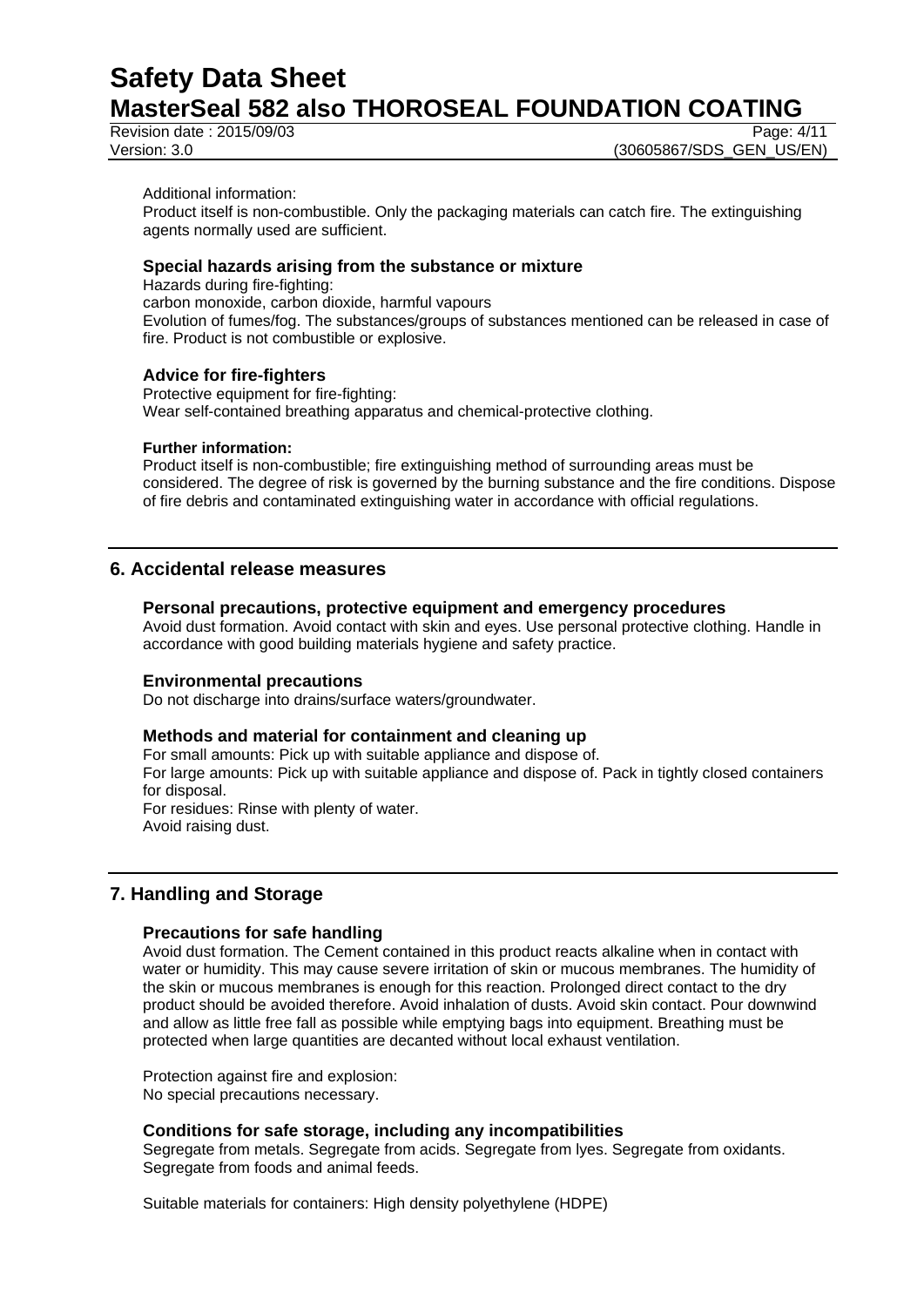# **Safety Data Sheet**

**MasterSeal 582 also THOROSEAL FOUNDATION COATING**<br>Revision date : 2015/09/03

Revision date: 2015/09/03

Version: 3.0 (30605867/SDS\_GEN\_US/EN)

Further information on storage conditions: Containers should be stored tightly sealed in a dry place.

# **8. Exposure Controls/Personal Protection**

| <b>Components with occupational exposure limits</b> |                              |                                                                                                                                                                                                                                                                                                                                                                                                                                                                                                                                                                                                                                                                       |  |
|-----------------------------------------------------|------------------------------|-----------------------------------------------------------------------------------------------------------------------------------------------------------------------------------------------------------------------------------------------------------------------------------------------------------------------------------------------------------------------------------------------------------------------------------------------------------------------------------------------------------------------------------------------------------------------------------------------------------------------------------------------------------------------|--|
| Calcium dihydroxide                                 | <b>OSHA PEL</b>              | PEL 5 mg/m3 Respirable fraction; PEL 15<br>mg/m3 Total dust; TWA value 5 mg/m3;                                                                                                                                                                                                                                                                                                                                                                                                                                                                                                                                                                                       |  |
|                                                     | <b>ACGIH TLV</b>             | TWA value 5 mg/m3 ;                                                                                                                                                                                                                                                                                                                                                                                                                                                                                                                                                                                                                                                   |  |
| calcium oxide                                       | OSHA PEL<br><b>ACGIH TLV</b> | PEL 5 mg/m3 ; TWA value 5 mg/m3 ;<br>TWA value 2 mg/m3 ;                                                                                                                                                                                                                                                                                                                                                                                                                                                                                                                                                                                                              |  |
| Iron oxide                                          | <b>OSHA PEL</b>              | PEL 10 mg/m3 fumes/smoke; TWA value 10<br>mg/m3 fumes/smoke ;                                                                                                                                                                                                                                                                                                                                                                                                                                                                                                                                                                                                         |  |
|                                                     | <b>ACGIH TLV</b>             | TWA value 5 mg/m3 Respirable fraction;                                                                                                                                                                                                                                                                                                                                                                                                                                                                                                                                                                                                                                |  |
| magnesium oxide                                     | <b>OSHA PEL</b>              | PEL 15 mg/m3 Total particulate; TWA value<br>10 mg/m3 Total particulate;                                                                                                                                                                                                                                                                                                                                                                                                                                                                                                                                                                                              |  |
|                                                     | <b>ACGIHTLV</b>              | TWA value 10 mg/m3 Inhalable fraction;                                                                                                                                                                                                                                                                                                                                                                                                                                                                                                                                                                                                                                |  |
| Limestone                                           | <b>OSHA PEL</b>              | PEL 5 mg/m3 Respirable fraction; PEL 15<br>mg/m3 Total dust; TWA value 15 mg/m3 Total<br>dust; TWA value 5 mg/m3 Respirable fraction                                                                                                                                                                                                                                                                                                                                                                                                                                                                                                                                  |  |
| Calcium sulphate                                    | OSHA PEL                     | PEL 5 mg/m3 Respirable fraction; PEL 15<br>mg/m3 Total dust; TWA value 15 mg/m3 Total<br>dust; TWA value 5 mg/m3 Respirable fraction                                                                                                                                                                                                                                                                                                                                                                                                                                                                                                                                  |  |
|                                                     | <b>ACGIHTLV</b>              | TWA value 10 mg/m3 Inhalable fraction;                                                                                                                                                                                                                                                                                                                                                                                                                                                                                                                                                                                                                                |  |
| Gypsum (Ca(SO4).2H2O)                               | <b>OSHA PEL</b>              | PEL 5 mg/m3 Respirable fraction; PEL 15<br>mg/m3 Total dust; TWA value 15 mg/m3 Total<br>dust; TWA value 5 mg/m3 Respirable fraction                                                                                                                                                                                                                                                                                                                                                                                                                                                                                                                                  |  |
|                                                     | <b>ACGIH TLV</b>             | TWA value 10 mg/m3 Inhalable fraction;                                                                                                                                                                                                                                                                                                                                                                                                                                                                                                                                                                                                                                |  |
| crystalline silica                                  | <b>OSHA PEL</b>              | TWA value 2.4 millions of particles per cubic foot<br>of air Respirable;<br>The exposure limit is calculated from the<br>equation, 250/(%SiO2+5), using a value of 100%<br>SiO2. Lower percentages of SiO2 will yield higher<br>exposure limits.<br>TWA value 0.1 mg/m3 Respirable ;<br>The exposure limit is calculated from the<br>equation, 10/(%SiO2+2), using a value of 100%<br>SiO2. Lower percentages of SiO2 will yield higher<br>exposure limits.<br>TWA value 0.3 mg/m3 Total dust;<br>The exposure limit is calculated from the<br>equation, 30/(%SiO2+2), using a value of 100%<br>SiO2. Lower percentages of SiO2 will yield higher<br>exposure limits. |  |
|                                                     | <b>ACGIH TLV</b>             | TWA value 0.025 mg/m3 Respirable fraction;                                                                                                                                                                                                                                                                                                                                                                                                                                                                                                                                                                                                                            |  |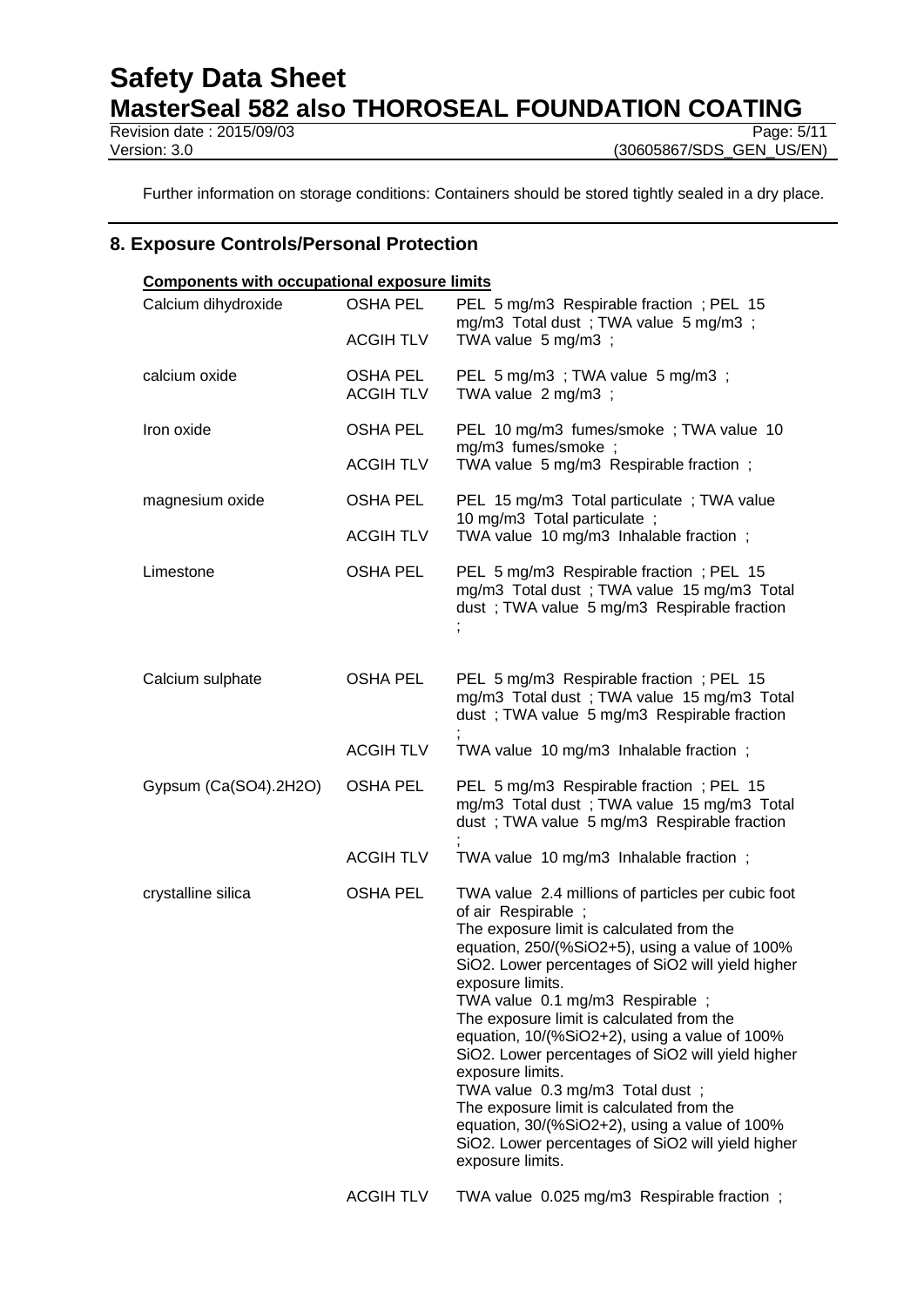Revision date : 2015/09/03 Page: 6/11

Version: 3.0 (30605867/SDS\_GEN\_US/EN)

| Cement, portland,<br>chemicals | OSHA PEL         | PEL 15 mg/m3 Total dust; PEL 5 mg/m3<br>Respirable fraction ;                             |
|--------------------------------|------------------|-------------------------------------------------------------------------------------------|
|                                | <b>ACGIH TLV</b> | TWA value 1 mg/m3 Respirable fraction;                                                    |
|                                |                  | The value is for particulate matter containing no<br>asbestos and <1% crystalline silica. |

#### **Advice on system design:**

Provide local exhaust ventilation to maintain recommended P.E.L.

#### **Personal protective equipment**

#### **Respiratory protection:**

Breathing protection if dusts are formed.

#### **Hand protection:**

Chemical resistant protective gloves, Manufacturer's directions for use should be observed because of great diversity of types.

#### **Eye protection:**

Tightly fitting safety goggles (chemical goggles).

#### **Body protection:**

Body protection must be chosen based on level of activity and exposure.

#### **General safety and hygiene measures:**

Avoid contact with the skin, eyes and clothing. Avoid inhalation of dusts. In order to prevent contamination while handling, closed working clothes and working gloves should be used. Handle in accordance with good building materials hygiene and safety practice. When using, do not eat, drink or smoke. Hands and/or face should be washed before breaks and at the end of the shift. At the end of the shift the skin should be cleaned and skin-care agents applied. Gloves must be inspected regularly and prior to each use. Replace if necessary (e.g. pinhole leaks). Contaminated equipment or clothing should be cleaned after each use or disposed of.

# **9. Physical and Chemical Properties**

| Form:                  | powder                                                       |
|------------------------|--------------------------------------------------------------|
| Odour:                 | odourless                                                    |
| Odour threshold:       | Not determined due to potential health hazard by inhalation. |
| Colour:                | dark grey                                                    |
| pH value:              | The product has not been tested.                             |
| Melting point:         | The product has not been tested.                             |
| Boiling point:         | No applicable information available.                         |
| Sublimation point:     | No applicable information available.                         |
| Flammability:          | not determined                                               |
| Lower explosion limit: | As a result of our experience with this                      |
|                        | product and our knowledge of its                             |
|                        | composition we do not expect any                             |
|                        | hazard as long as the product is used                        |
|                        | appropriately and in accordance with                         |
|                        | the intended use.                                            |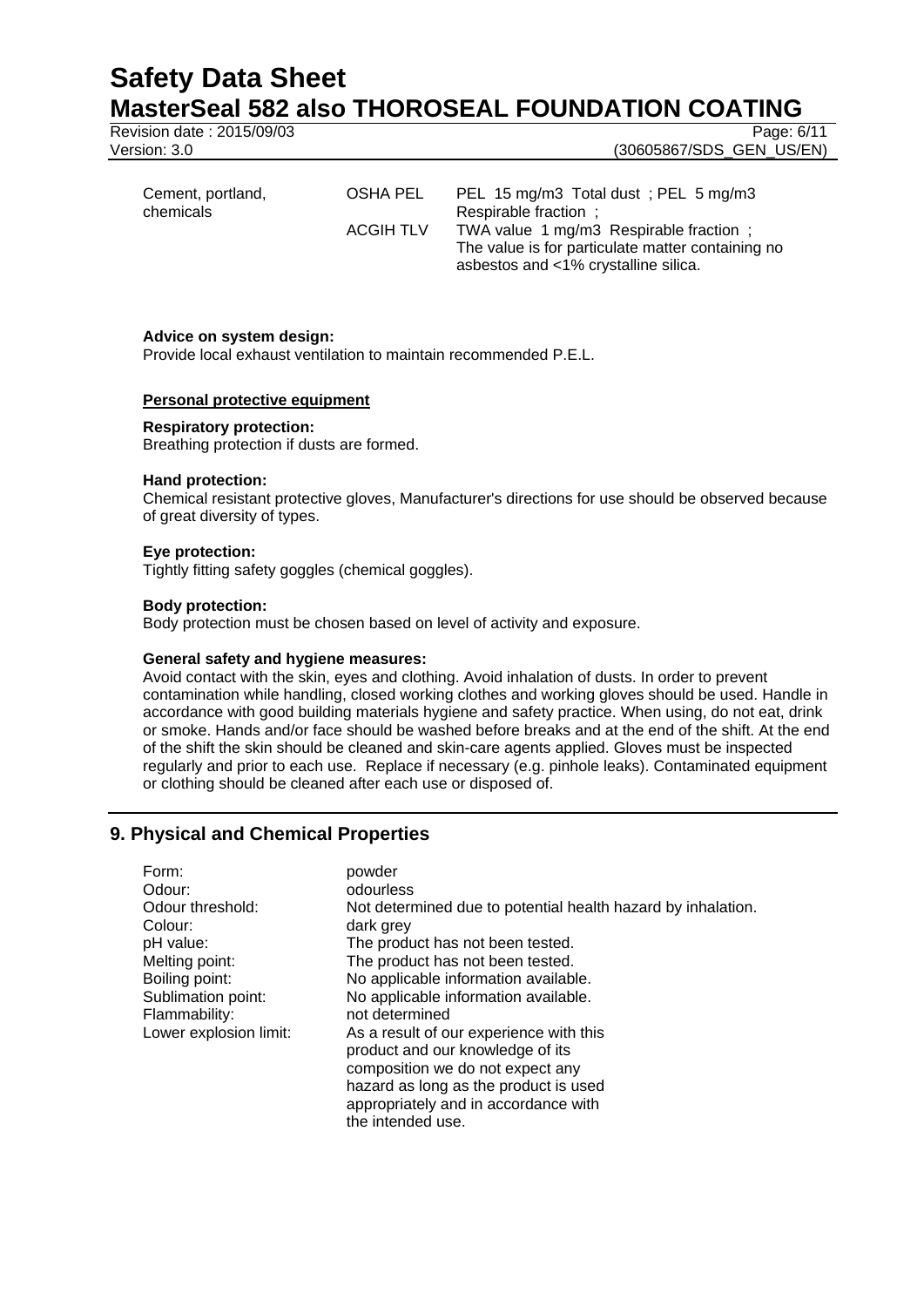# **Safety Data Sheet**

|                                                         | <b>MasterSeal 582 also THOROSEAL FOUNDATION COATING</b>                                                                                                                                          |
|---------------------------------------------------------|--------------------------------------------------------------------------------------------------------------------------------------------------------------------------------------------------|
| Revision date: 2015/09/03<br>Version: 3.0               | Page: 7/11<br>(30605867/SDS_GEN_US/EN)                                                                                                                                                           |
| Upper explosion limit:                                  | As a result of our experience with this<br>product and our knowledge of its<br>composition we do not expect any<br>hazard as long as the product is used<br>appropriately and in accordance with |
| Autoignition:                                           | the intended use.<br>No applicable information available.                                                                                                                                        |
| Vapour pressure:                                        | No applicable information available.                                                                                                                                                             |
| Relative density:                                       | No applicable information available.                                                                                                                                                             |
| Bulk density:                                           | 1,800 - 2,400 kg/m3                                                                                                                                                                              |
| Vapour density:                                         | No applicable information available.                                                                                                                                                             |
| Partitioning coefficient n-<br>octanol/water (log Pow): | No applicable information available.                                                                                                                                                             |
| Self-ignition<br>temperature:                           | not self-igniting                                                                                                                                                                                |
| Thermal decomposition:                                  | No decomposition if stored and handled as<br>prescribed/indicated.                                                                                                                               |
| Viscosity, dynamic:                                     | No applicable information available.                                                                                                                                                             |
| Viscosity, kinematic:                                   | No applicable information available.                                                                                                                                                             |
| Solubility in water:                                    | The product has not been tested.                                                                                                                                                                 |
| Solubility (quantitative):                              | No applicable information available.                                                                                                                                                             |
| Solubility (qualitative):                               | No applicable information available.                                                                                                                                                             |
| Evaporation rate:                                       | No applicable information available.                                                                                                                                                             |
| Other Information:                                      | If necessary, information on other physical and chemical<br>parameters is indicated in this section.                                                                                             |

# **10. Stability and Reactivity**

#### **Reactivity**

No hazardous reactions if stored and handled as prescribed/indicated.

#### Oxidizing properties:

Based on its structural properties the product is not classified as oxidizing.

#### **Chemical stability**

The product is stable if stored and handled as prescribed/indicated.

#### **Possibility of hazardous reactions**

The product is stable if stored and handled as prescribed/indicated. Strong bases are formed on the addition of water.

#### **Conditions to avoid**

Avoid dust formation. Avoid humidity.

#### **Incompatible materials**

strong bases, strong acids

#### **Hazardous decomposition products**

Decomposition products: No hazardous decomposition products if stored and handled as prescribed/indicated.

#### Thermal decomposition:

No decomposition if stored and handled as prescribed/indicated.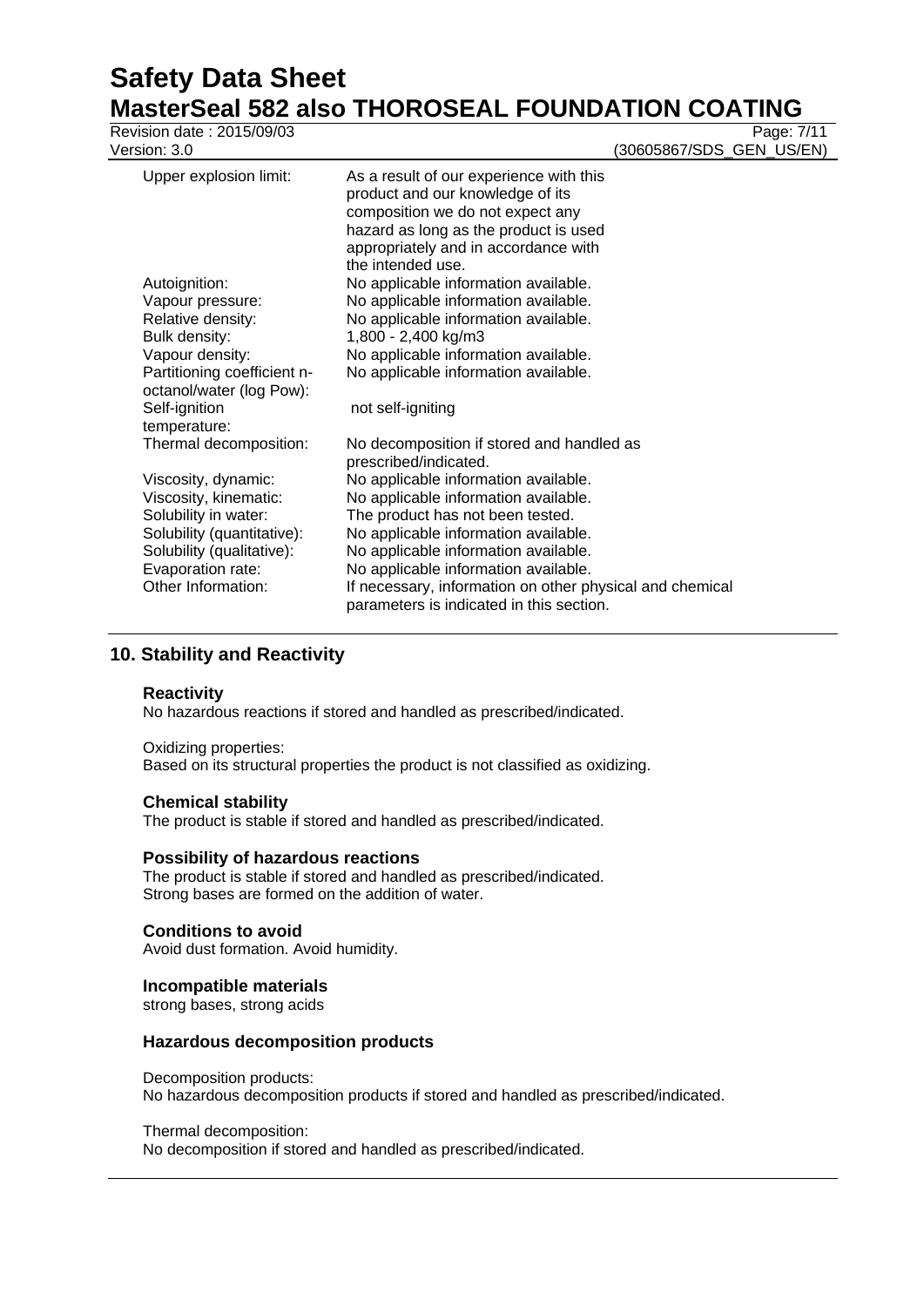**Safety Data Sheet** 

**MasterSeal 582 also THOROSEAL FOUNDATION COATING**

Revision date : 2015/09/03 Page: 8/11

Version: 3.0 **(30605867/SDS\_GEN\_US/EN)** 

# **11. Toxicological information**

#### **Primary routes of exposure**

Routes of entry for solids and liquids are ingestion and inhalation, but may include eye or skin contact. Routes of entry for gases include inhalation and eye contact. Skin contact may be a route of entry for liquefied gases.

# **Acute Toxicity/Effects**

#### Acute toxicity

Assessment of acute toxicity: Virtually nontoxic after a single ingestion. Virtually nontoxic after a single skin contact. Virtually nontoxic by inhalation. The product has not been tested. The statement has been derived from the properties of the individual components.

Oral

No applicable information available.

Inhalation No applicable information available.

Dermal No applicable information available.

Assessment other acute effects Assessment of STOT single: Causes temporary irritation of the respiratory tract.

Irritation / corrosion Assessment of irritating effects: Causes skin irritation. Causes serious eye damage.

#### **Sensitization**

Assessment of sensitization: There is no evidence of a skin-sensitizing potential. The product has not been tested. The statement has been derived from the properties of the individual components. Chromate in this product has been reduced. Sensitization due to chromate within stated shelf-live is unlikely.

# **Chronic Toxicity/Effects**

#### Repeated dose toxicity

Assessment of repeated dose toxicity: This product contains crystalline silica (quartz). Prolonged or repeated inhalation of respirable crystalline silica may result in silicosis.

#### Genetic toxicity

Assessment of mutagenicity: The chemical structure does not suggest a specific alert for such an effect. Based on available Data, the classification criteria are not met.

#### **Carcinogenicity**

Assessment of carcinogenicity: The chemical structure does not suggest a specific alert for such an effect. Based on available Data, the classification criteria are not met.

#### *Information on: crystalline silica*

*Assessment of carcinogenicity: In long-term studies in rats and mice in which the substance was given by feed, a carcinogenic effect was not observed. In long-term animal studies in which the substance was given by inhalation in high doses, a carcinogenic effect was observed. The substance and its compounds in the form of respirable dusts/aerosolsis classified by the German MAK commision as a category 1 carcinogen (substances that cause cancer to humans). A carcinogenic*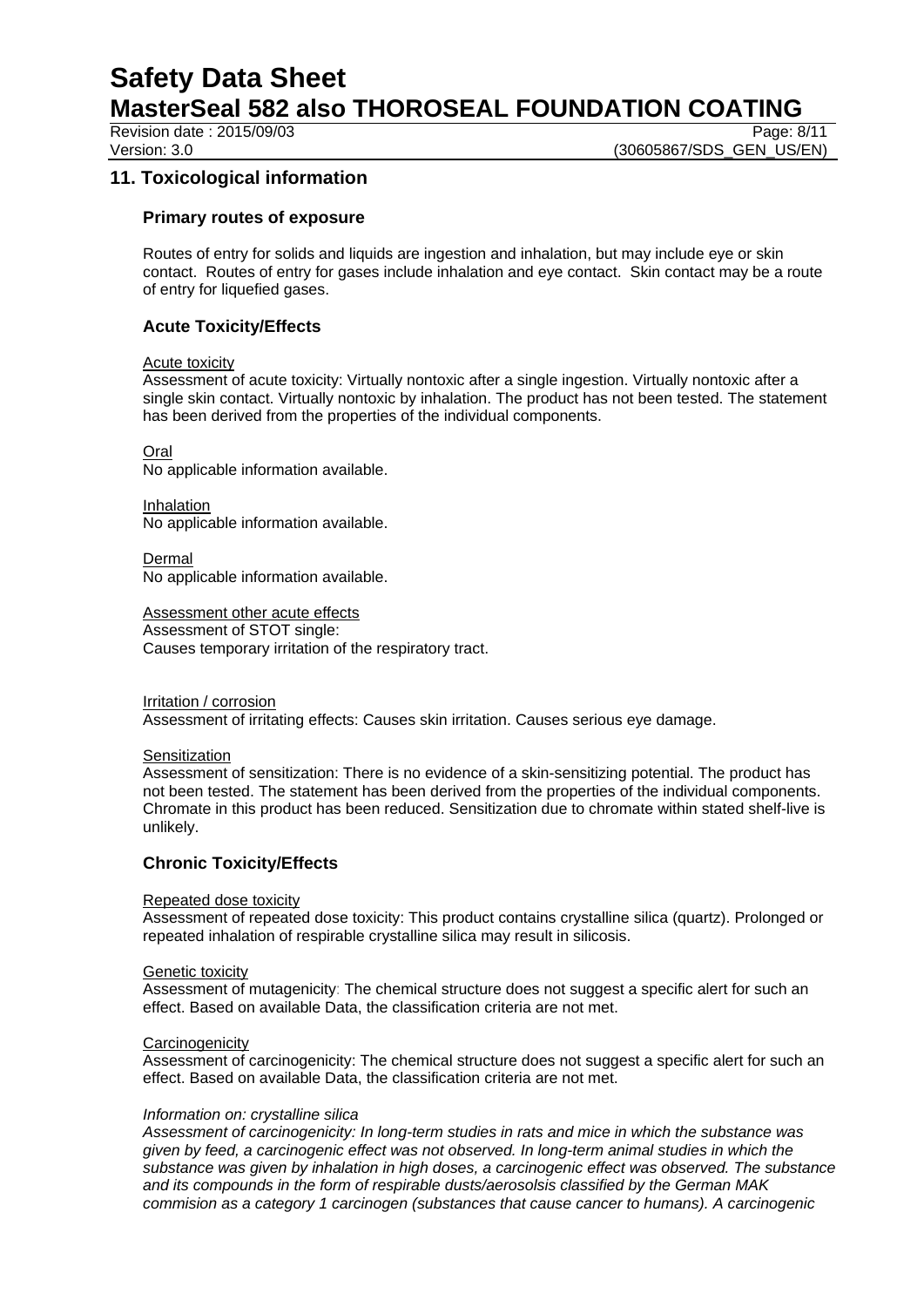Revision date : 2015/09/03 Page: 9/11

Version: 3.0 (30605867/SDS\_GEN\_US/EN)

*effect cannot safely be ruled out. The inhalation uptake of the alveolar fraction of the fine dust may cause damage to the lungs. The International Agency for Research on Cancer (IARC) has classified this substance as a Group 1 (known) human carcinogen. NTP listed carcinogen*

----------------------------------

#### Reproductive toxicity

Assessment of reproduction toxicity: The chemical structure does not suggest a specific alert for such an effect. Based on available Data, the classification criteria are not met.

#### **Teratogenicity**

Assessment of teratogenicity: The chemical structure does not suggest a specific alert for such an effect. Based on available Data, the classification criteria are not met.

#### Other Information

Based on our experience and the information available, no adverse health effects are expected if handled as recommended with suitable precautions for designated uses. The product has not been tested. The statements on toxicology have been derived from the properties of the individual components.

#### **Symptoms of Exposure**

The most important known symptoms and effects are described in the labelling (see section 2) and/or in section 11.

# **12. Ecological Information**

# **Toxicity**

Aquatic toxicity Assessment of aquatic toxicity: There is a high probability that the product is not acutely harmful to aquatic organisms. The product gives rise to pH shifts. Based on available Data, the classification criteria are not met.

#### **Persistence and degradability**

Assessment biodegradation and elimination (H2O) Inorganic product which cannot be eliminated from water by biological purification processes. The product is slightly soluble in water. It can be largely eliminated from the water by abiotic processes, e.g. mechanical separation.

Experience shows this product to be inert and non-degradable.

Elimination information

not applicable

#### **Bioaccumulative potential**

Assessment bioaccumulation potential The product will not be readily bioavailable due to its consistency and insolubility in water.

#### **Mobility in soil**

Assessment transport between environmental compartments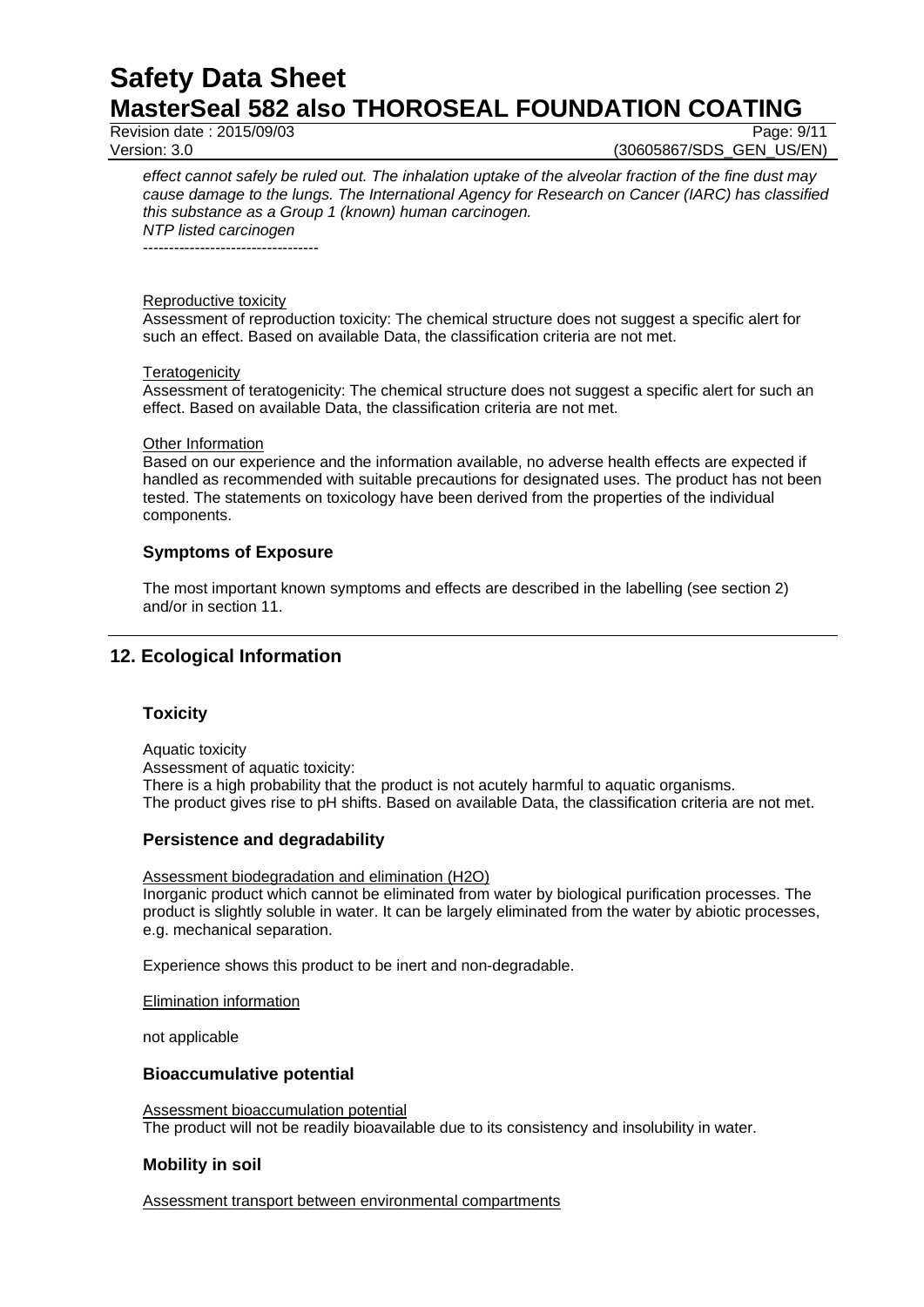Revision date : 2015/09/03 Page: 10/11

Version: 3.0 **(30605867/SDS\_GEN\_US/EN)** 

The substance will not evaporate into the atmosphere from the water surface. Following exposure to soil, adsorption to solid soil particles is probable, therefore contamination of groundwater is not expected.

# **Additional information**

Other ecotoxicological advice:

Do not discharge product into the environment without control. The product has not been tested. The statements on ecotoxicology have been derived from the properties of the individual components.

# **13. Disposal considerations**

#### **Waste disposal of substance:**

Dispose of in accordance with local authority regulations. Do not discharge into drains/surface waters/groundwater.

#### **Container disposal:**

Completely emptied packagings can be given for recycling.

# **14. Transport Information**

**Land transport** USDOT

Not classified as a dangerous good under transport regulations

**Sea transport** IMDG

Not classified as a dangerous good under transport regulations

**Air transport** IATA/ICAO

Not classified as a dangerous good under transport regulations

# **15. Regulatory Information**

# **Federal Regulations**

**Registration status:** Chemical TSCA, US released / listed

#### **EPCRA 311/312 (Hazard categories):** Acute; Chronic

# **State regulations**

| <b>State RTK</b> | <b>CAS Number</b> | <b>Chemical name</b>        |
|------------------|-------------------|-----------------------------|
| PA               | 14808-60-7        | crystalline silica          |
|                  | 7778-18-9         | Calcium sulphate            |
|                  | 1317-65-3         | Limestone                   |
|                  | 1305-62-0         | Calcium dihydroxide         |
|                  | 1309-37-1         | Iron oxide                  |
|                  | 65997-15-1        | Cement, portland, chemicals |